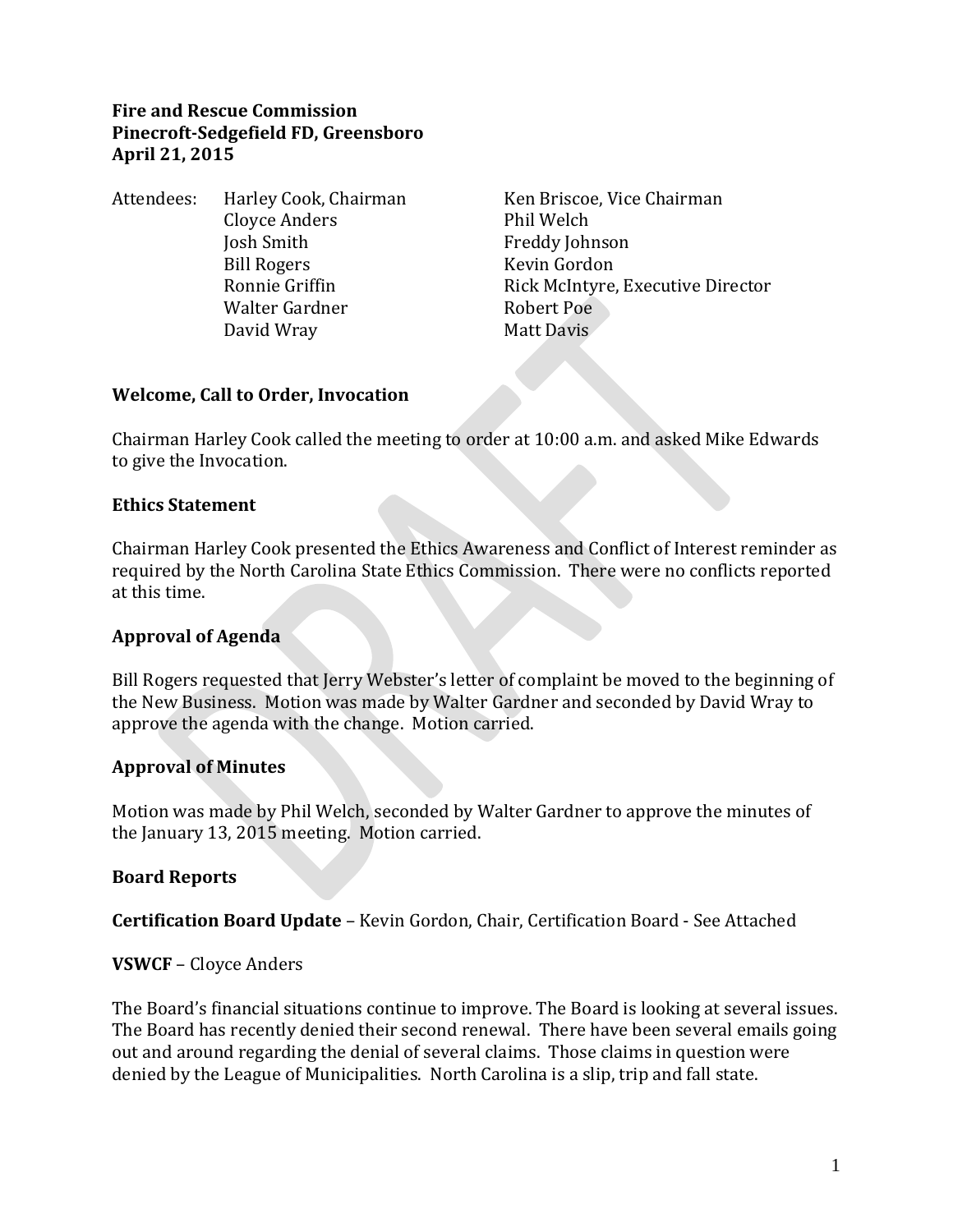Guidelines are set by the North Carolina Industrial Commission. Heart attacks and strokes are not covered.

### **Arson Review Board Update – Wayne Bailey**

Meeting was held April 2, 2015

Recertification Applications 13 approved 3 pending addition information 1 denied Applications 12 approved to take the exam 1 pending 3 denied

Staff is still waiting for the Instructor package from Jones and Bartlett. It should be released at the end of April. The question bank should be released May – June. All of the lesson plans and skills are ready we are just waiting on the publisher for their release.

Jerry Webster submitted a letter of complaint against Chairman, Henry Webster. Jerry is requesting to have the letter of complaint be added to the April 21, 2015 Fire and Rescue Commission Meeting agenda.

#### **NFIRS – Kim Williams**

We have 1105 reporting departments which is 88% of all departments with a total of 732,879 incidents. We asked all departments report their data by March 31, 2015. We are compiling and cleaning up the date. The goal is to have a final report posted by July 1, 2015.

#### **Jerry Webster – Letter of Complaint**

Jerry explained he was here representing the Arson Review Board and not the IAAI. These complaints regarding Henry Sermons were from him. He asked the Commission to refer to the last paragraph on page of the letter. He reviewed the last paragraph and then went over the rest of the letter. He asked the Commission to review the complaints, investigate and ask for Henry Sermons' s resignation.

Cloyce Anders asked Jerry Webster several questions about the complaints. Why hadn't the Board come forward? When did the problems start? Was the J & B book recommended by Henry Sermons? Did staff make a presentation and recommend the J & B book? Did anyone vote against it? Jerry said he voted no. Cloyce state he had concerns that this a result of a blow up and that the Arson Review Board should have brought these complaints to the Commission. Cloyce asked Kevin Gordon how many times he had been to the Arson Review Meetings to discuss material and By Laws. Kevin responded that he had been to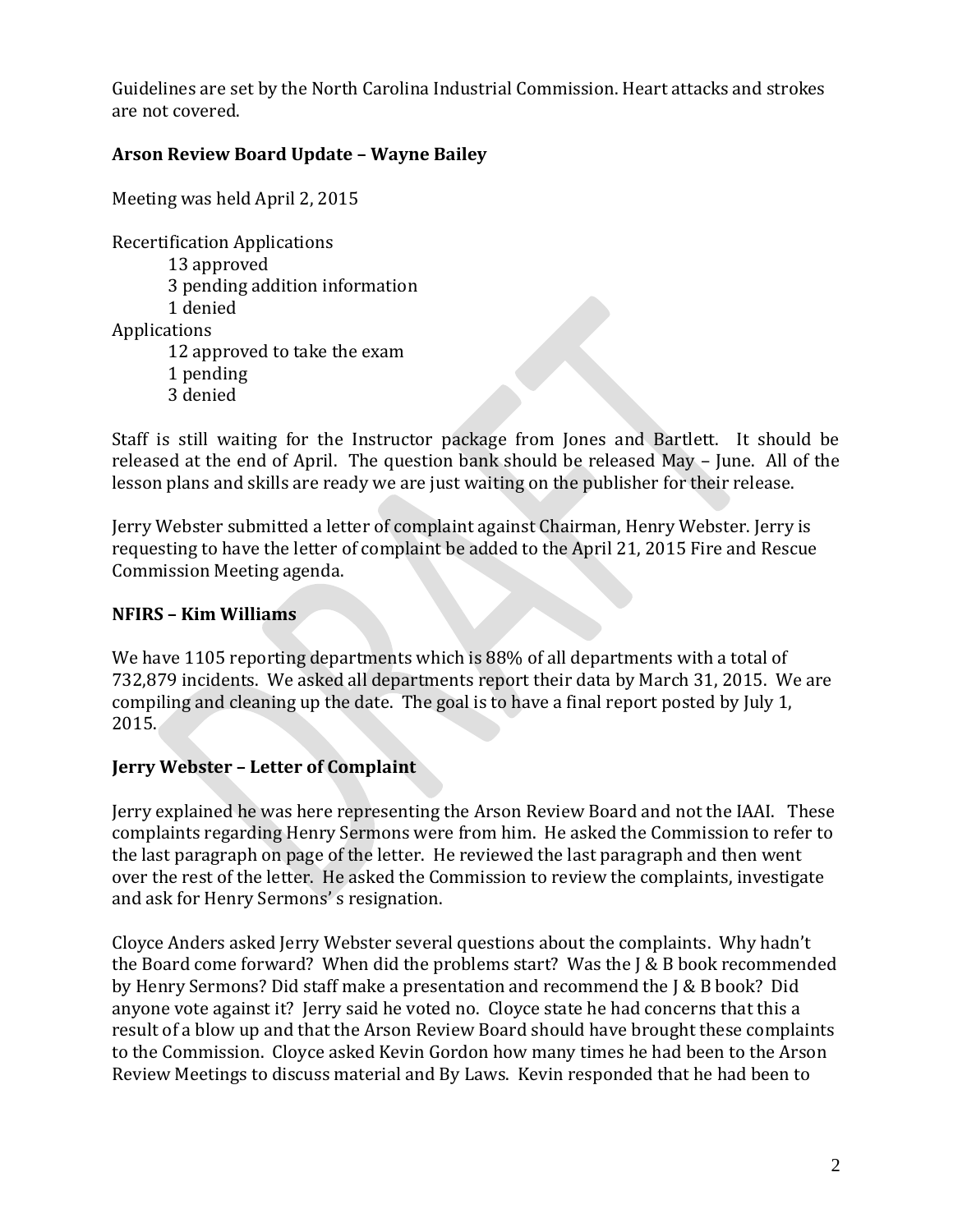two meetings. Ronnie Griffin asked if the Arson Review Board members had to go through the North Carolina Ethics process. Jerry stated no.

Jerry Webster stated he didn't believe anyone knew that Henry was on the By Laws Ad Hoc Committee. Cloyce stated he had not told the Worker's Comp Board that he was one the By Laws Ad Hoc Committee.

Harley Cook stated that a written response would be provided to Jerry Webster.

### **NEW BUSINESS**

Harley Cook recommended the Walter Gardner be reappointed to the Certification Board as the Fire and Rescue Commission's representative. Motion was made by Matt Davis to accept Harley's recommendation. The motion was seconded by Ken Briscoe, motion passed.

## **William Heath Appeal – Kevin Gordon – See attachments**

Chairman Gordon reviewed with the Commission the Certification Board's decision to deny William Heath's request. Mr. Heath had allowed his instructor certification and qualifications to lapse. Mr. Heath has completed the instructor course and wishes to teach in the High School Firefighter Certification program in Pender County. However in order to teach certification programs a candidate must qualified to teach the certification program. To qualify a candidate must be Level 2 Instructor for two years. William Heath is asking for the two year certification in Instructor Level 2 requirement be waived. The Certification Board denied this appeal.

Williams Heath gave a review of his situation and listed reason why he let his certifications lapse.

Ken Briscoe asked if Mr. Heath had been given a teaching license. Mr. Cauley from the school system stated yes. Ken also asked if they have continuing education requirements and if they aren't' met does he lose the license? Mr. Cauley and Mr. Heath stated yes.

Matt Davis asked Rick McIntyre if there had been problems with the transcripts. Rick stated yes and they had been corrected.

Josh Smith stated that the Certification Board and we (the Commission) had approved the policy and procedures and he cannot see changing or voting against themselves.

Kevin Gordon made a motion to uphold the Certification Board's decision. The motion was seconded by Josh Smith. Motion passed.

## **Certified Fire Investigator Board Appointments**

NC Association of Fire Chiefs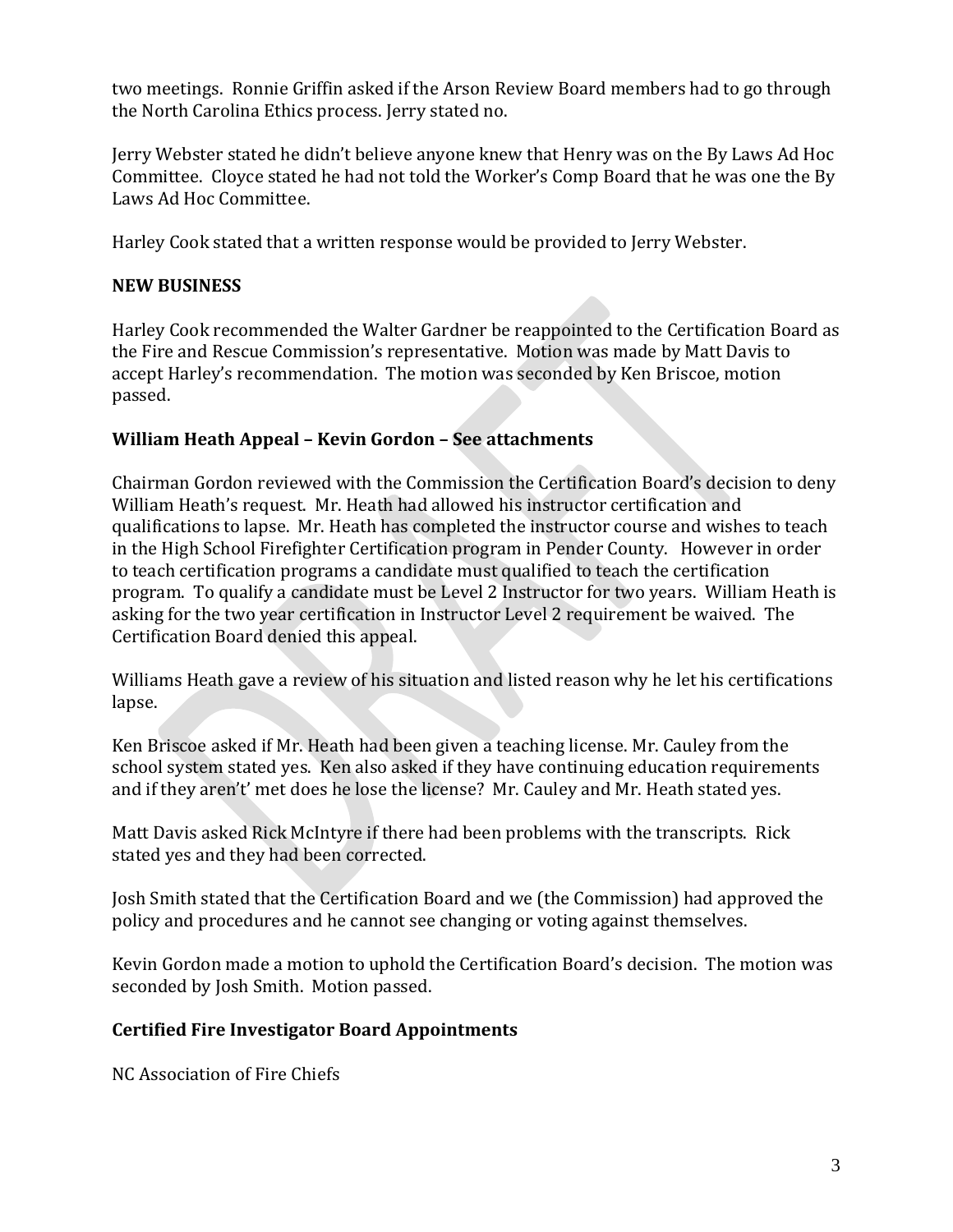Freddy L. Johnson, Sr. and Ken Briscoe were nominated. Kevin Gordon mad a motion to appoint Freddy L. Johnson. Cloyce Anders seconded the motion. Motion passed.

NC State Firemen's Association

Barry Overman and Charles Ted Williams were nominated. . Kevin Gordon made a motion to appoint Barry Overman. Walter Gardner seconded the motion. Motion passed.

NC Fire and Rescue Commission

Kevin Gordon nominated Matt Davis for the Commission's Representative. Cloyce made a motion to appoint Matt Davis. Walter Gardner seconded the motion. Motion passed.

Vice Chairman appointed Ken Hair as his representative.

Chairman Harley Cook appointed Henry Sermons as his representative.

## **House Bill 147 – Rick McIntyre**

This bill will update the membership on the Commission. This will add a position from the International Association of Arson Investigators (IAAI). It has been referred to the House Committee of Insurance. It was on the April 20, 2015 agenda. This would remove the County Fire Marshal's seat on the Commission and replace it with a seat from the NC IAAI. The second piece to this bill will clearly give the Commission the authority to issue, deny, suspend, revoke or take similar actions with respect to certifications issued by the Commission of minimum professional qualifications established under the current General Statute. July 1, 2015 should be the effective date. Matt Davis will still serve on the Fire Investigator Board even if the County Fire Marshal seat is replaced. He will remain on the Arson Investigator Board until his term expires.

Staff is reviewing the NC Department of Labor OSHA document. Staff will provide a recommendation to update our guide or replace it with Department of Labor's document.

## **AGENCY REPORTS**

## **Department of Insurance – Rick McIntyre**

**Wayne Bailey – See attached report**

**Brian Newlin** presented a report for the Grants and Injury Prevention Section. See attached report.

**Rob Roegner – RPD & Logistics**

#### **NCSFA – Ed Brinson – See Attachment**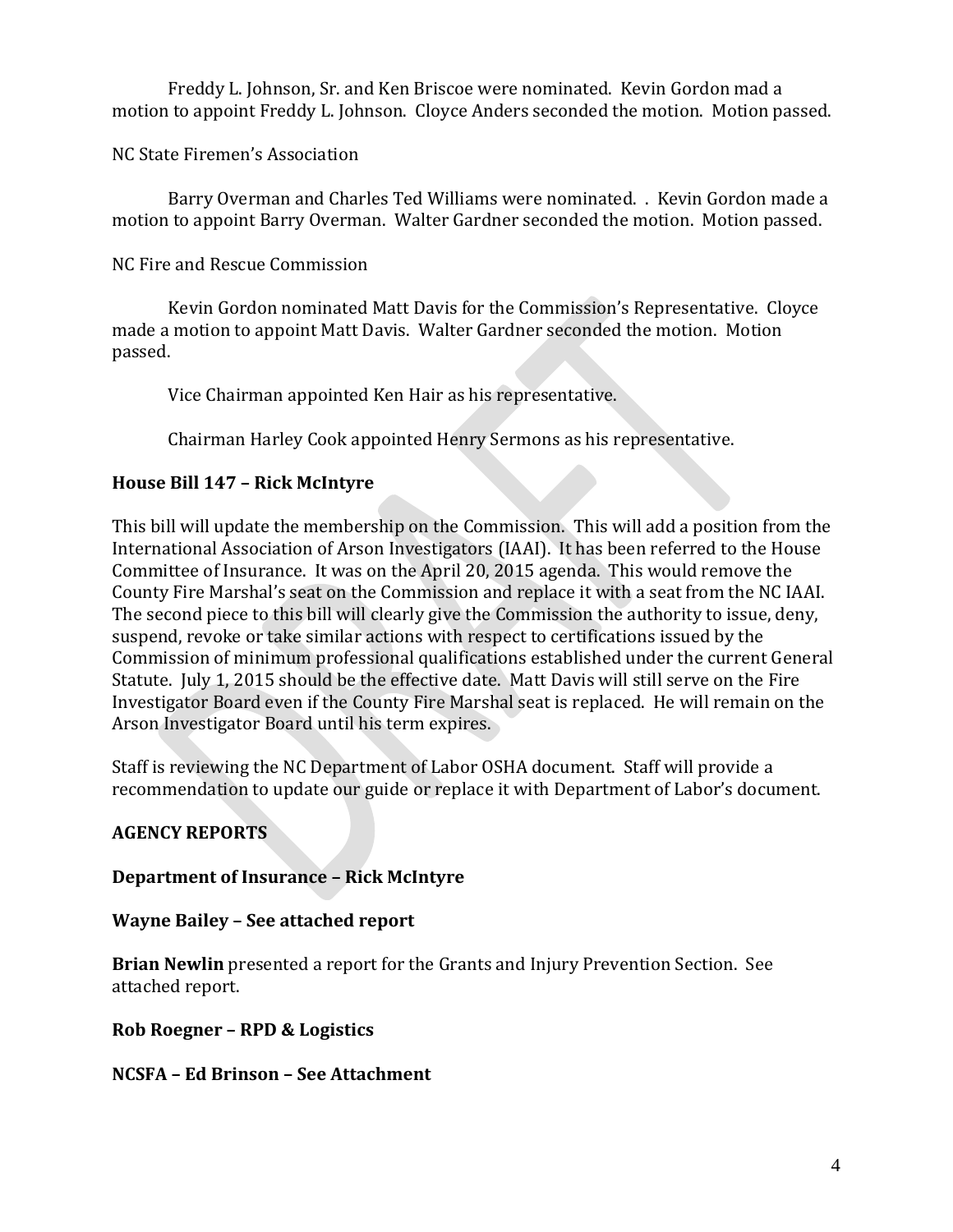### **NCAR&EMS – Gordon Joyner– See Attachment**

#### **NCAFC – Ken Briscoe – See Attachment**

**NCCCS – Winfield Abee –** Reviewed the many weekend schools that are coming up. The Public Safety Calendar is posted and linked to the OSFM website. McDowell Technical Community College's weekend school hosted 73 classes, 30 classes were full, 1274 students were registered and 1180 students attended. Students were from 67 different counties and there were 133 instructors.

**NCFRI – Jim Hanline –** Spring Conference will be held in Wilmington, May 27 -30. Registration is available online.

#### **Professional Firefighters and Paramedics of NC – Josh Smith**

Everyone is adjusting well to the recent changes. They currently monitoring HN 666 which is the Cancer Bill.

#### **NC Office of Emergency Medical Services – Vince Jordan**

They are watching HB 327 and 611. EMS Today will be held Oct 5 – 7, 2015.

Next meeting dates are: July 14 October 13

Both meetings will be held Pinecroft Sedgefield Fire Department with a start time of 10:00 a.m.

With no other business to be addressed today, the meeting was adjourned at 11:49 am.

Respectfully submitted, Kim Williams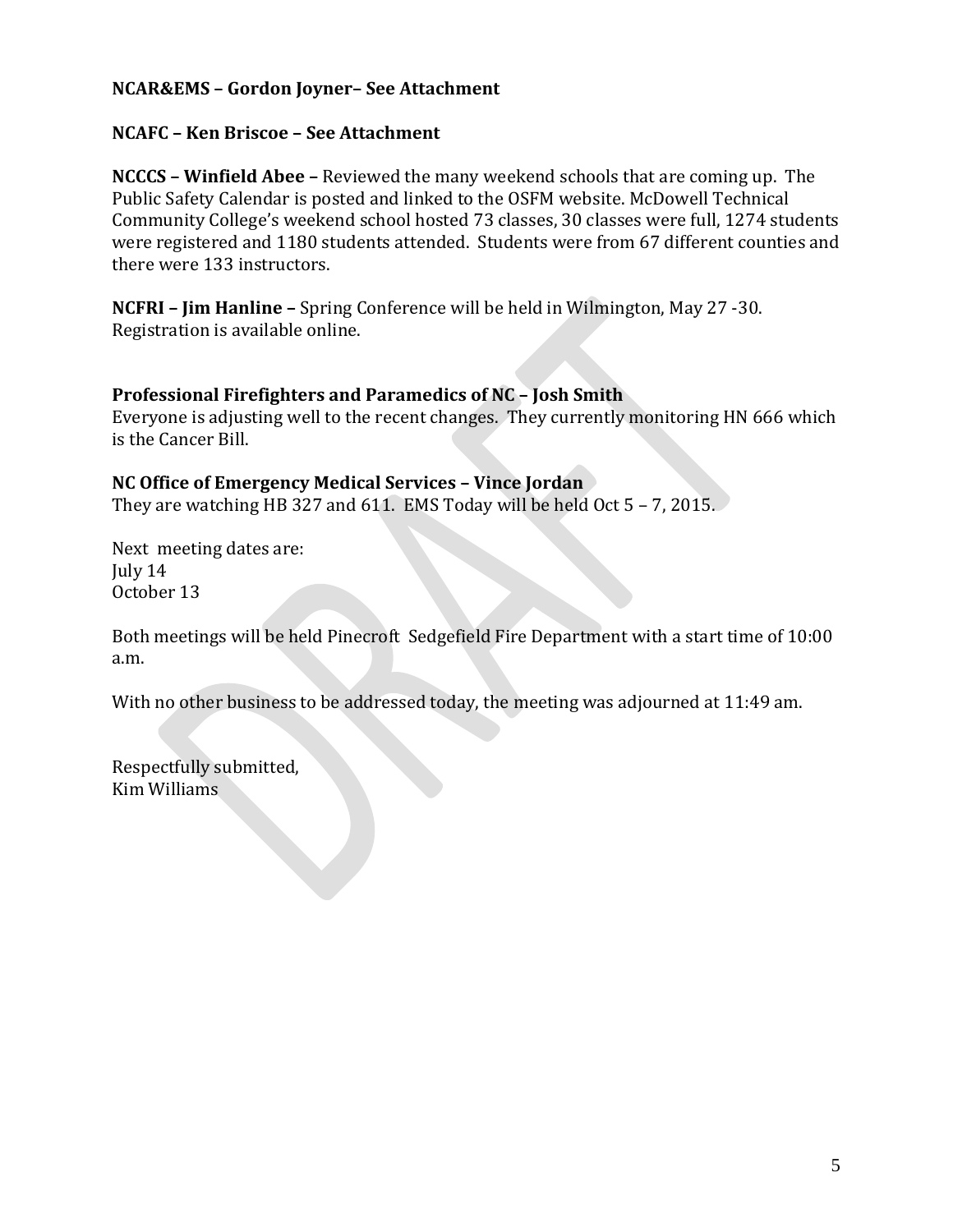### **NCDOI – Wayne Baily update Inspections Staff – Significant Accomplishments January – March 2015**

- Conducted 5 Surprise Inspections
- Conducted 30 complete Surveys
- Conducted 7 Countywide Inspections
- Conducted 147 District Inspections
- Taught 6 Classes with 144 students in attendance
- Taught 2 Lessons Learned class at Mid-Winter Chiefs Conference with 107 in attandance
- Re-Inspected 4 departments that had failures
- Inspected 7 new Sub-Stations
- Completed 2 Mergers
- Conducted 13 meetings with County Fire Marshal over various issues
- Had 71 address verifications for Insurance agents / consumers
- Inspections staff attended the Chief 101 Re-Qualification Class
- Inspections staff worked with grants division to update the Equipment List
- Inspections staff attended Officer I & II classes
- Updated all Pre-Survey forms on our website
- Updating the 9S administrative procedures
- Inspections staff attended all the regional meetings
- Re-drawn 1 countywide response maps
- Reviewed 2 survey results with FD's
- We are currently working on SOP'S for the Inspections Division
- Inspections Supervisor has been working closely with the SCDOI, NCDPS and the Commission for State Line re-establishment of the state border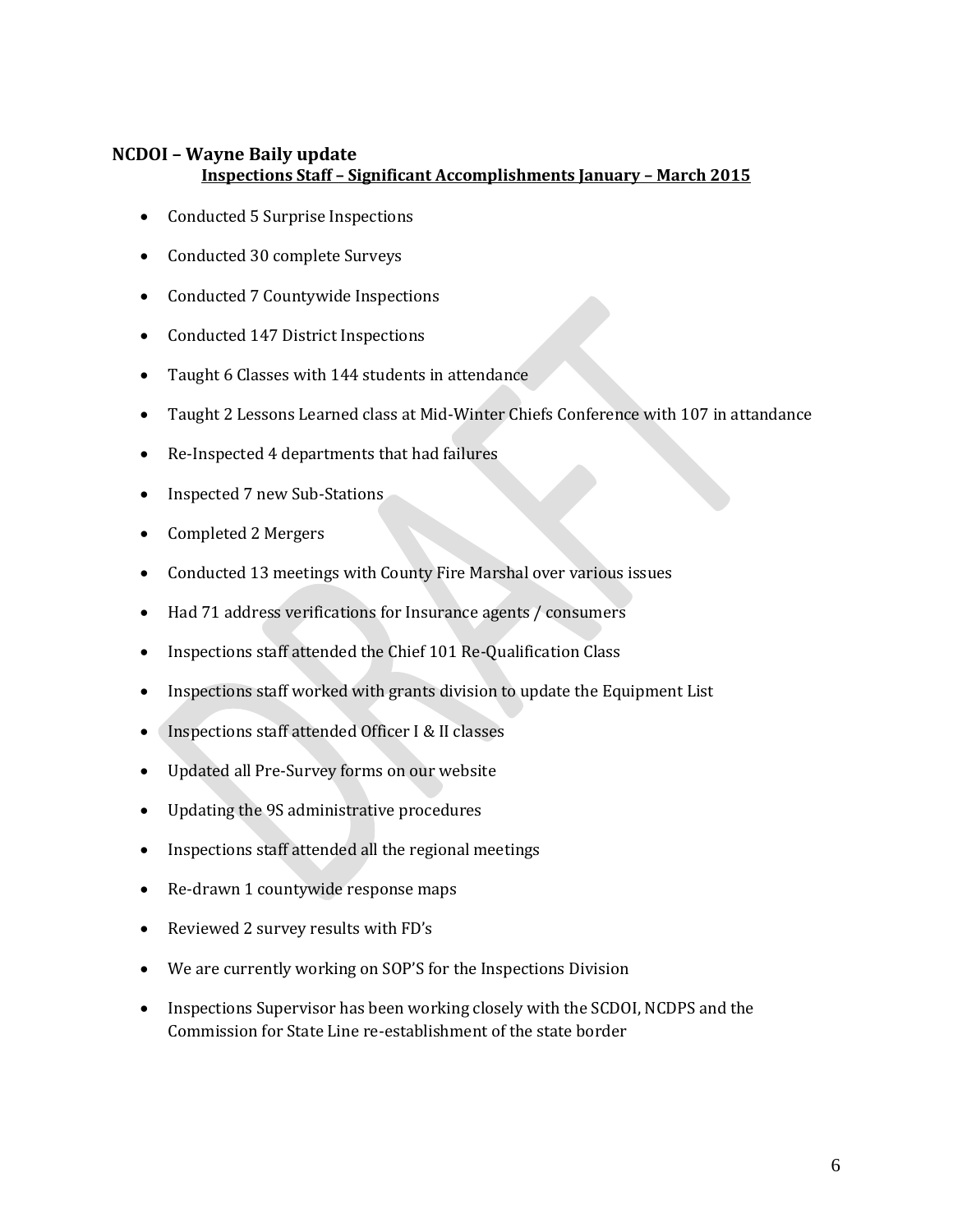#### **NCDOI – Wayne Baily update**

#### **Commission Staff – Significant Accomplishments January – March 2015 Quarterly Report**

#### **Regional Exams**

- Randolph CC Qualification School Pilot (17 students)
- Concord FD (19 students)
- Guilford Tech CC (20 students)
- Horneytown FD (16 students)
- Cape Fear CC Qualification School Pilot (37 students)
- Wilson  $CC (17$  students)

#### **Audits**

Conducted audits for certification testing at:

- Eastern
	- o Meadow FD
	- o Greenville FD
	- o El Roy VFD
	- o Antioch VFD
	- o Emerald Isle FD
	- o Wilmington FD
	- o South Craven HS
	- o Speed VFD
	- o Grissettown F/R

#### **New Delivery Agency**

- Mebane FD
- Leland F/R
- Ft. Bragg FD

#### **5 Year Site Visits**

- Western Piedmont CC
- Johnston CC
- Rowan Cabarrus CC
- **Annual Visits**

#### • Eastern

- o Goldsboro HS
- o Brunswick CC
- o Craven HS
- o Edgecombe CC
- o Wilmington FD
- o Lenoir CC
- o Craven CC
- o Wilson CC
- o James Sprunt CC
- o Wayne CC
- o Bladenboro HS
- o Bunn HS
- o College of Albemarle
- o Elizabeth City FD
- Central
- Concord FD (24 students)
- Elizabeth City FD (40 students)
- Gaston College (20 students)
- Buncombe Co Training Center Asheville – Q School (19 students)
- Raleigh OSFM (65 students)
	- o Fairfields Mountain FD
	- o Western Piedmont CC
	- o Concord HS
	- o Hunter Huss HS
	- o McDowell CC
	- o Laurel Springs
		- FD
	- NC Air National Guard

- o Knightdale HS
- o Randolph CC
- o Guilford Tech CC
- o Wake Tech CC
- o Durham FD
- o Fort Bragg FD
- o Air National Guard
- o Harnett Co HS
- o Roxboro FD
- o Piedmont CC
- o Alamance CC
- Western
	- o Hendersonville FD
	- o Blue Ridge CC
	- o Balfour Academy
		- HS
- o McDowell CC
- o McDowell HS
- o Concord HS
- o Rowan Cabarrus CC
- o Salisbury FD
- o Sherrill's Ford FD
- o Monroe FD
- o Hibriten HS
- o McDowell CC
- o Wilkes CC
- o Asheville Buncombe Tech
- o Gaston

o Surry CC o Rowan Cabarrus CC

o Mint Hill FD

o Eastern Wake FD o Sandhills CC

Monroe FD

• Central

Western

- Sherrill's Ford FD
	-
- -
	-
	-
	-
	-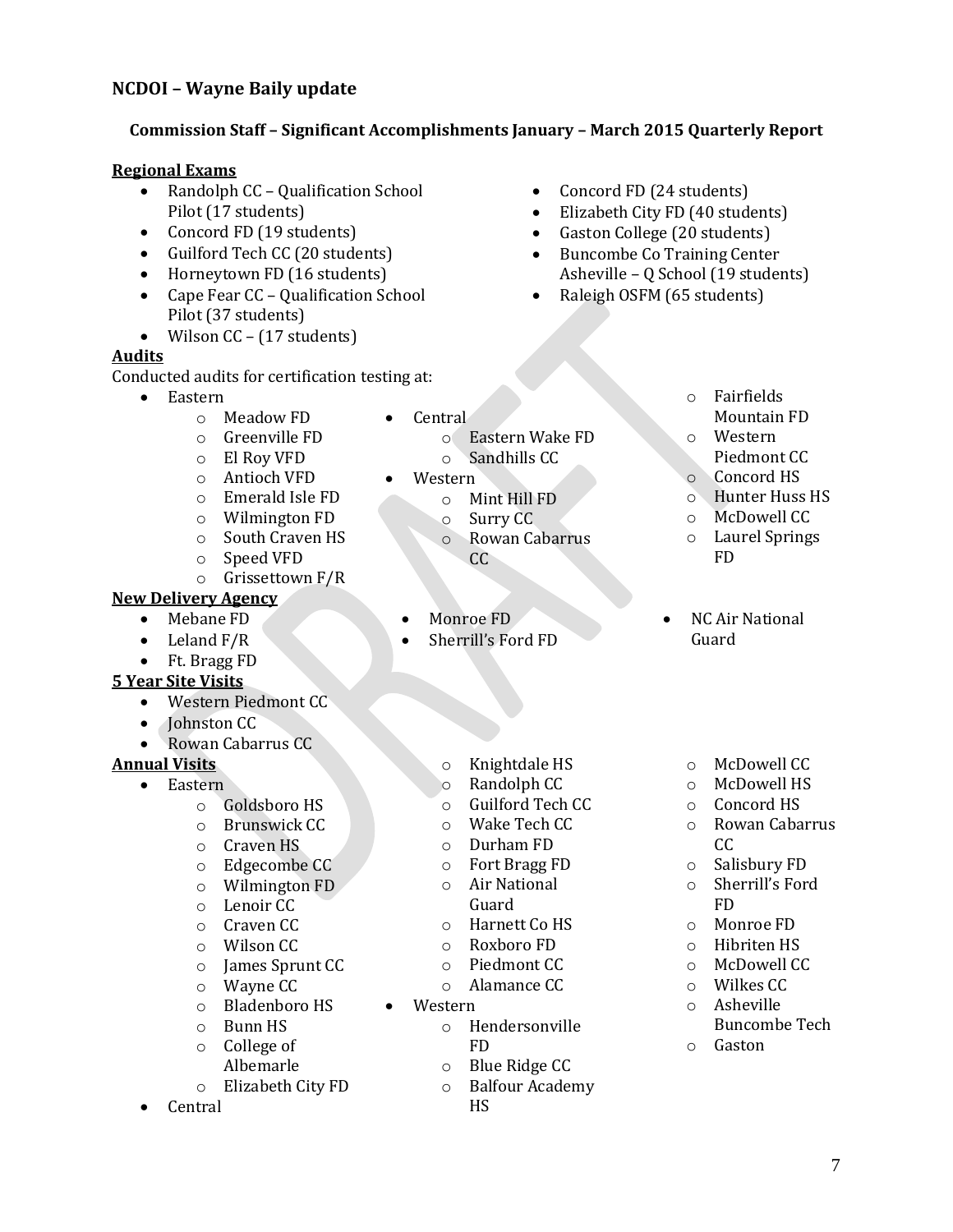#### **LODD**

- LODD initial visit with Macon County
- LODD initial visit with Roaring River FD
- LODD initial visit with Forbush FD
- LODD initial visit with Franklin Co
- LODD follow up for Glendale Springs FD
- LODD initial visit with Rockingham Co EMS
- LODD follow-up on seven other
- Created shared folder for LODD documents
- LODD did a follow-up at Justice FD
- LODD finalized paperwork at Roaring River FD
- LODD follow-up on seven other

#### **Other**

- Staff met with NC Chief's Association about Mid-Winter Conference
- Staff attended Pro Board Accreditation Meeting
- Staff visited, attended and instructed at NC Breathing Equipment School
- Staff presented at the Western Fireman's Association Meeting
- Staff presented at the Eastern Fireman's Association Meeting
- Staff presented to the Halifax CC Instructor's Meeting
- Staff assisted with Qualification School Pilot
- Staff continued with Test Bank Management
- Staff presented to the Edgecombe Co Fireman's Association
- Staff presented to the Granville Co Fireman's Association
- Staff attended the 1006/1670 meeting in Boston
- Staff attended the Buncombe County Fire Chief's meeting
- Staff attended the Arson Review Board meeting
- Staff attended the NC Fire & Rescue Commission meeting
- Staff met with Senior Officer's of Enka Candler FD
- Staff attended NFPA 1002 Committee Meeting
- Staff attended Rules Committee meeting
- Staff attended Selma FD's 100th Anniversary Dinner
- Staff compiled accreditation paperwork for IFSAC Site Visit
- Staff created 47 new tests for certification testing
- Staff attended Image Trend Demo
- Staff attended Certification Board Meeting
- Staff attended meeting with RPD
- Staff met with new high school programs at:
	- o Chocowinity
	- o Roanoke Rapids
	- o Burke Co
- Staff attended NCAREMS Board Meeting
- Staff attended FIERO PPE Symposium
- Staff assisted with a 9S rating
- Staff completed the Pro Board Yearly Report
- Staff began IFSAC Self Study Document for Pending Site Visit in November
- Staff worked three instructor investigations
- Staff spoke at Cleveland CC Firefighter

#### **NCDOI – Wayne Baily update**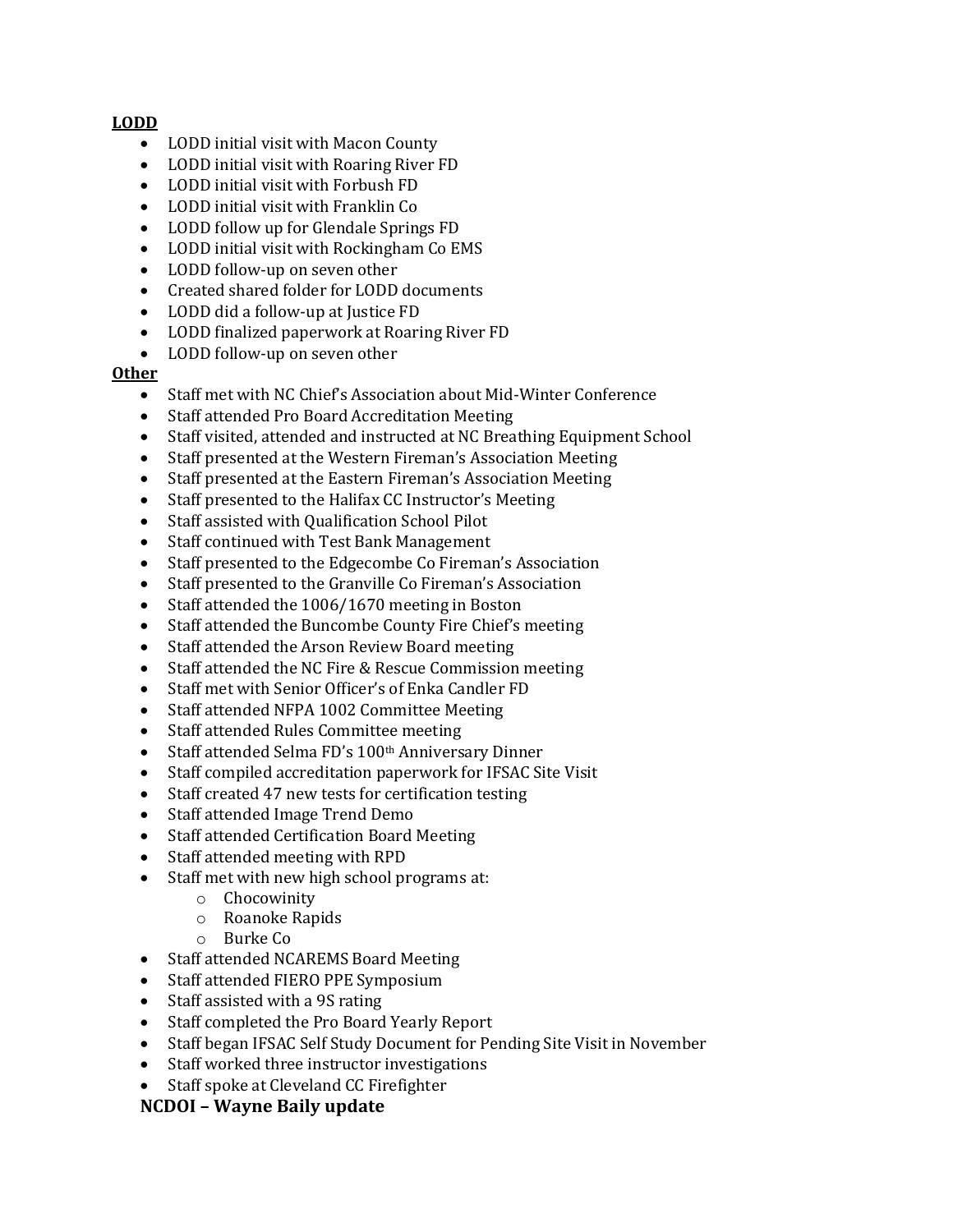### **Training Staff – Significant Accomplishments January – March 2015**

- Training staff conducted a NFA Arson Detection for First Responders class for the Gastonia Fire Department.
- Training staff attended a staff meeting comprised of the Training Staff and Commission Staff to discuss the procedures for Q School.
- Training staff Assisted in the first Q School held at Randolph Co Training Center in Asheboro.
- Training staff instructed at the January NC Breathing Equipment School at Gaston College.
- Training staff attended the January NC Fire/Rescue Commission meeting at Pinecroft Sedgefield Fire Department.
- Training staff conducted a Live Fire Qualification at the Wake Co Training Center.
- Training staff attended a staff meeting Chief 101 requalification.
- Training staff instructed Fire Officer IV Matrix Meetings and conducted in the East, Piedmont and West as well.
- Training staff conducted a Fire Officer III course in Fayetteville, NC.
- Training staff attended NC TIC School Meeting (Guilford GTCC).
- Training staff conducted Live fire Qualifications at the following locations: Brevard Fire Department, Asheboro Fire Department, St. Stephens Fire Department.
- Training staff presented a program at the Mid-Winter Chief's Conference entitled OHSA and Live Fire Training.
- Training staff participated in the Eastern Instructor Qualification School held at Cape Fear CC.
- Training staff continued the dive rescue program development.
- Training staff attended a NFPA 1006 revision meeting in New Orleans.
- Training staff delivered a NFA Leadership I course.
- Training staff delivered a NFA leadership II course.
- Training staff conducted an NFA Arson Detection for First Responders class at Fontana Village.
- Training staff conducted a Firefighting in the Modern Environment Class at Pittsboro FD.
- Training staff completed two Live Fire Qualification class second burns, one in Enka-Candler and one in Asheboro, NC.
- Training staff participated in the Q-School held in Asheville.
- Training staff conducted a Building Construction for Fire Command Officers class at Enka-Candler FD.
- Training staff participated in the annual Hurricane Exercise for State Agencies hosted by NCEM.
- Training staff instructed at the Spring NC Breathing Equipment School at Gaston College.
- Training staff conducted a Live Fire Instructors Class at Albemarle FD.
- Training staff assisted with Fire Officer III Class in Fayetteville, NC.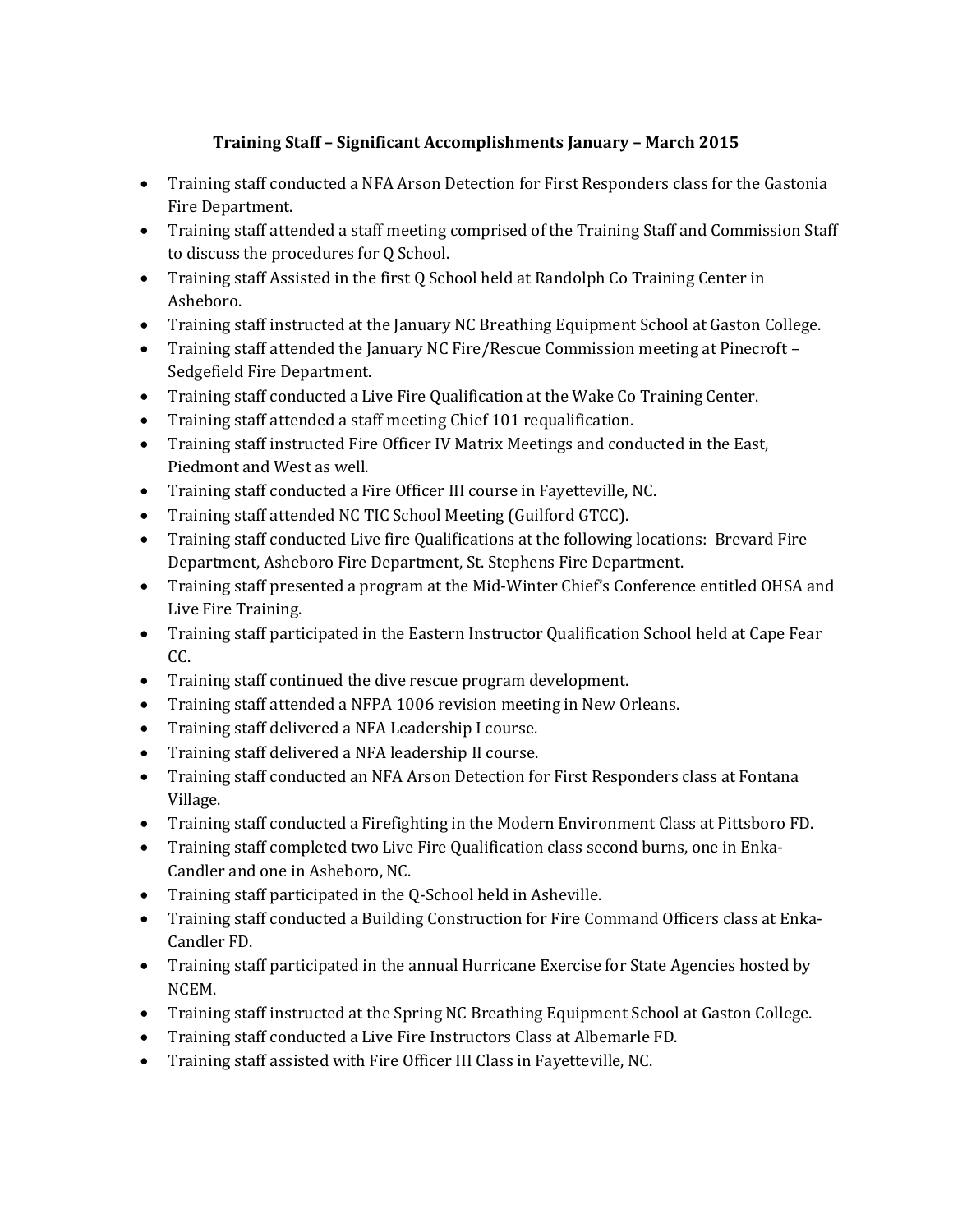- Training staff assisted with a Live Fire Qualification class in Albemarle, NC.
- Training staff attended a Docusign class.
- Training staff conducted a High Angle Rescue class.
- Training staff taught a Leadership I class in Nags Head, NC.
- Training staff conducted a Leadership III class in Nags Head, NC.

Davey Summey introduced Jeremey Hunt who recently joined the Inspections group. A new map showing inspectors and their regions will be posted to the OFSM website.

#### **INJURY PREVENTION SECTION**

Report for Fire Commission – April 21, 2015

- 1. The FEMA Home Safety Grant project has provided two regional training workshops for **52** fire department teams – providing smoke alarms and education resources for the participants.
- 2. We continue to partner with American Red Cross, The Baptist Aging Ministry and the NC Deaf and Hard of Hearing to expand our outreach program.
- 3. To date **25,000** alarms have been installed over the past 18 months. Close to **200** NC fire departments are now participating in the Smoke Alarm grant canvassing project. Five saves have been reported so far in 2015. (smoke alarm allowed occupants to safely escape from home)
- 4. Deaf and Hard of hearing alarms still available if need is identified. The request form is located on the OSFM website. (Ncdoi.com, Office of the state fire marshal, Injury prevention section, Deaf and hard of hearing smoke alarm request form.)
- 5. Following 5 fire fatalities in Brunswick County last month, we partnered with the Brunswick County Fire Marshal's office, **22** local fire departments and other volunteers including American Red Cross and Baptist Aging Ministry to canvass the high risk communities across the county.

The result from this Rapid Response event:

In FOUR hours – over **800** alarms were installed. This may be a record.

- 6. On March 15-21 during Poison Prevention week Operation Medicine Drop campaign took place across NC.
	- 220 events turned in more than **15.4** Million doses of expired and unused prescription drugs and over the counter meds.
	- This was the largest campaign to date.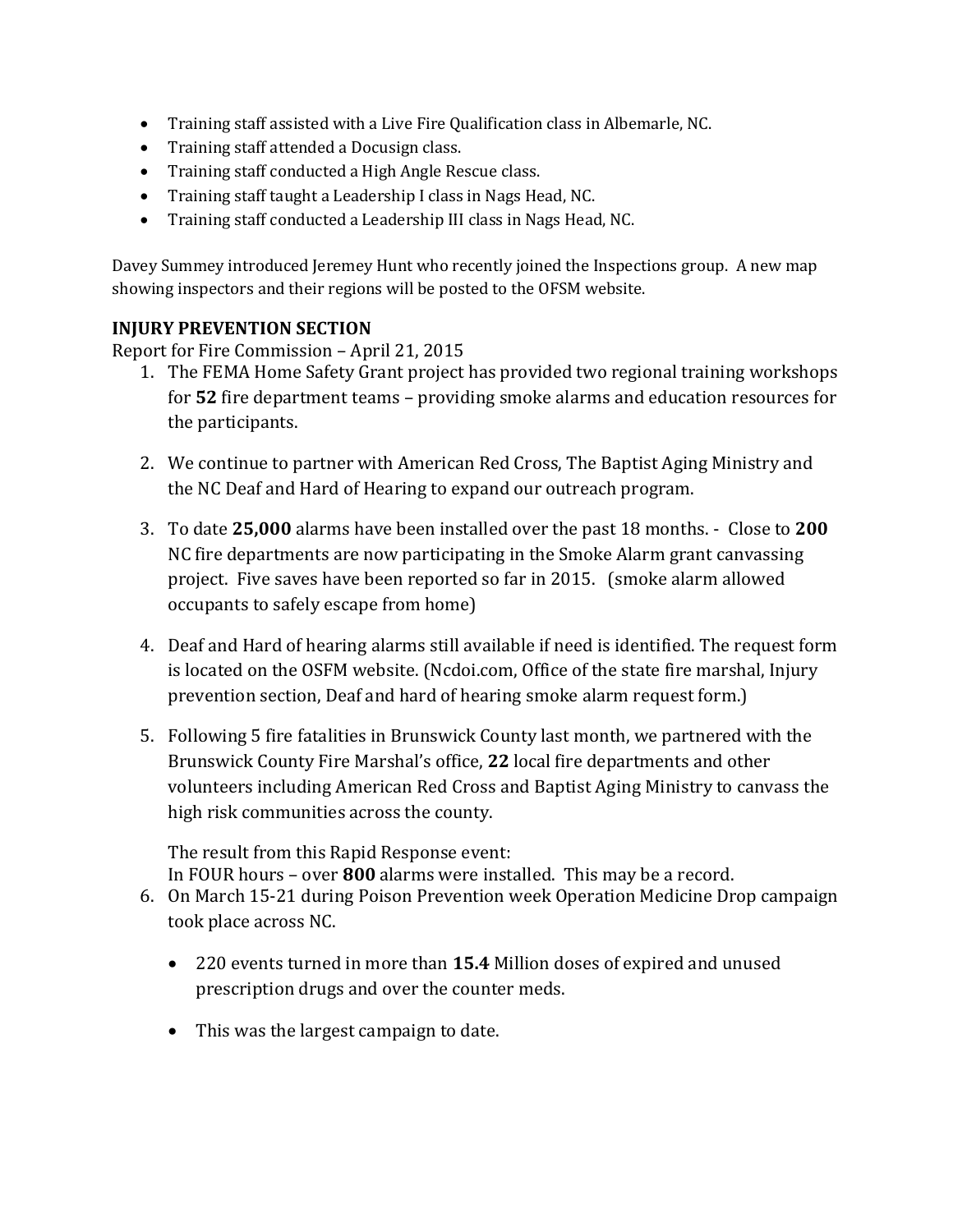7. The 2015 NC Fire and Life Safety conference had to be cancelled in Feb – due to incumbent weather this is only the 2nd time in 39 years. The event has been Rescheduled for June 3-5th at the Great Wolf Lodge in Concord NC.

#### GRANT UPDATE

- 1. The due date to turn in the invoices for the rescue grant is April 30th.
- 2. The Volunteer Fire Department fund grant awards will be announced May 15<sup>th</sup>.
- We received 738 applications, the most we have ever received
- Funding this year will be approximately \$700,000 less than last year
- Next year, funding for this grant will be reduced \$1.4 million dollars. These funds have been reallocated to the Pension fund for Firefighters and Rescue Squad Workers.

G.S. 58-86-55. Monthly pensions upon attaining the age of 55 years.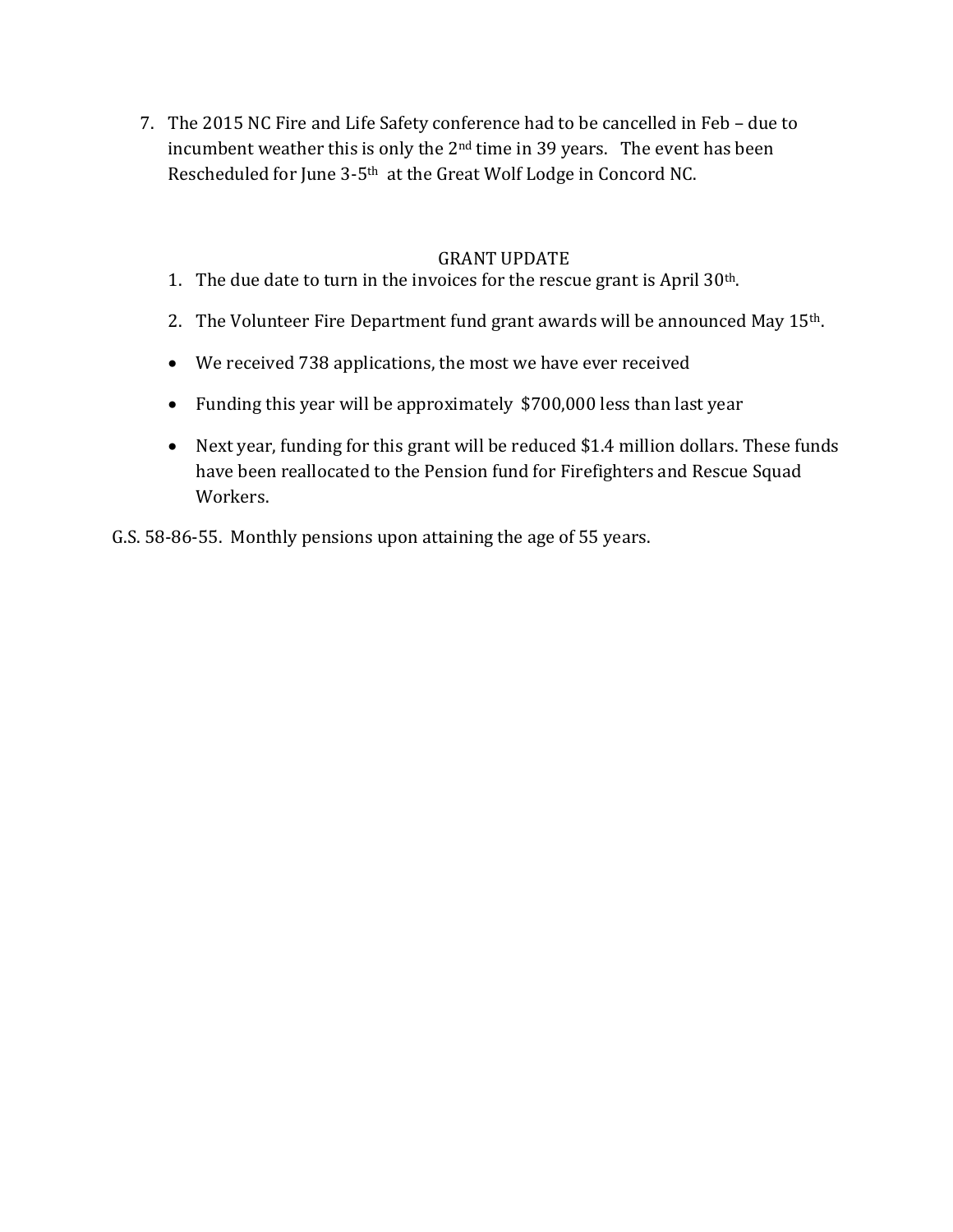

## **Relief Fund Update**

Changes made to the local relief funds by HB 1034 last year in the General Assembly have been disclosed to all fire departments and local relief fund boards through publications and meetings. NCSFA has seen a dramatic increase in relief fund uses, including an increase in interest for supplemental retirement programs. Individuals having questions should contact the Association office.

There will be a revised and slightly more detailed Relief Fund Financial Report this year (due Oct 31st) because of HB 1034. It will simply require more detail on use of funds and number of people affected. It will still be "question driven", so it should not take much more effort to submit.

## **Relief Fund Bond**

Several weeks ago we notified local relief fund boards that the current blanket bond purchased by the State does not cover below \$25,000 because of the deductible. We suggested local boards may want to seek coverage for the first \$25,000. This is primarily a concern of those with smaller accounts. VFIS has created a program "if" you are insured by them already, so you may want to investigate this is your department currently has VFIS insurance when you renew your policy.

## **Membership Update**

This year NCSFA had the largest number of departments report rosters in history. Our repeat calling and revised roster reporting software kept people notified and simplified the process. We've also seen a slight increase in membership.

Please remember to use the Benefits PowerPoint on our web site to keep your members informed of their benefits.

## **New Membership Programs**

The NCSFA Board added two new membership benefits programs last week to our list of membership benefits: A new "MetLife Vision Program" and "Advantage Rent A Car Program". Watch for more about these programs in the near future on our web site ncsfa.com.

## **SAFRE Conference Update**

The NCSFA Board has elected to host the 2016 and 2017 SAFRE conferences in Charlotte, while returning to Raleigh in 2018 and 2019. The 2017 conference will be held in Charlotte in conjunction with Fire Rescue International (FRI). This will provide NC attendees to attend our conference and a national level floor show for the same price as our conference, and will allow attendees the additional option of attending the full FRI conference (classes and meetings) for a reduced rate.

## **NVFC Conference**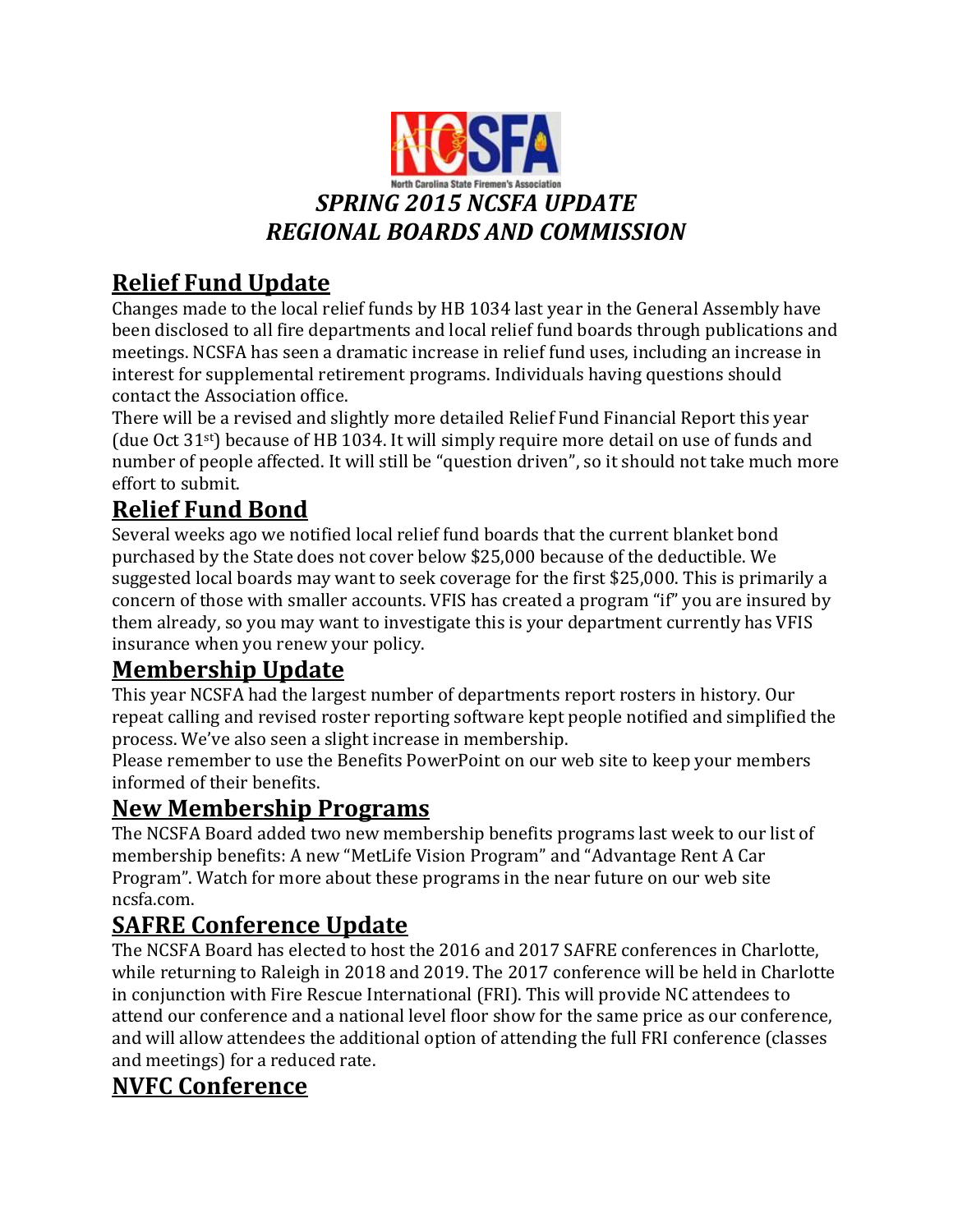North Carolina will be hosting the 2015 NVFC Conference in Concord this Fall October 21st  $-23$ <sup>rd</sup>. This will be an opportunity to showcase our state to the rest of the countries volunteer participants.

## **Scholarship Submissions**

Scholarships submissions to this date total 128 High School Applications and 106 career or volunteer firefighter applications.

# **Legislative Day**

**We are hosting a Legislative Reception and BBQ Cookout May 5th from 5:00 PM until 7:00 Pm. The BBQ will be held at 1627 Navaho Drive, Raleigh. This is the evening before our Legislative Day (May 6th) at the General Assembly. All of our State Legislators have been invited. Please attend if you can and meet your legislator in a casual setting. If you know you are coming, better yet, call your State Representative or Senator and let them know you look forward to seeing them there. This will be a great time to relax and let them get to know you.**

**Also, don't forget Legislative Day May 6th. We'll be meeting at the Natural Science Museum at 8:30 prior to going over and "walking the halls". Wear your uniform! This is our day to make our presence known in the General Assembly and to seek support for our presence. We'll also take a group photo at 9:00 on the red carpet steps.** 

**Watch our web site for updates.**

## **Legislative Report**

The joint legislative committee (NCSFA and NCAFC's) have met and have discussed a list of legislative priorities for the 2015/2016 session. These include but are not limited to:

- Legislation defining a firefighter
- Utility Vehicle Use on Highways currently allowing only ATV's
- Tracking introduced legislation affecting the fire service

Some of the key bills we are tracking are:

See attached report which is the most recent legislative report.

We are also tracking federal legislation and it is included on the report as well as a federal update for CFSI discussions.

# **Capital Impact Advocacy System**

We've had over 200 individuals join our legislative advocacy network. If you haven't. go to the legislative flag on our web-site and click on the join button. This will allow you to receive weekly updates and geocodes you to your representatives.

# **Additional**

We've had a number of LODD and AD&D deaths this year. The two most recent AD&D deaths not only included our \$25,000 death benefit, but also an additional \$10,000 because they were members of the NVFC. Please take a look at joining NVFC when your renewals come up this year if you have not already.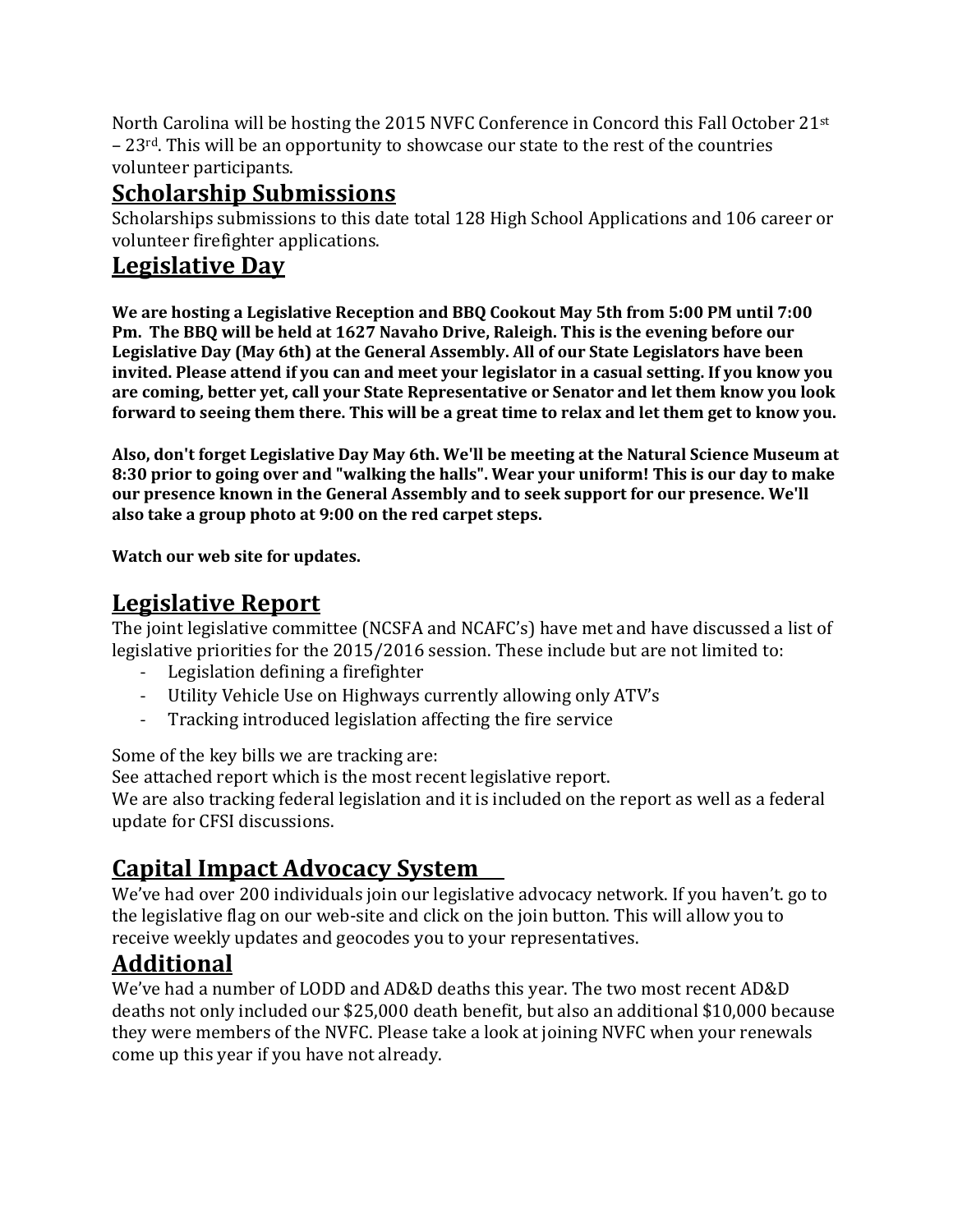## **Additional**

Here are some dates of importance:<br>May 5<sup>th</sup>, 2015 Legislative Rec May 5<sup>th</sup>, 2015 Legislative Reception, Raleigh<br>May 6<sup>th</sup>, 2015 Legislative Day, Raleigh Legislative Day, Raleigh Aug 12 – 15th, 2015 SAFRE Conference, Raleigh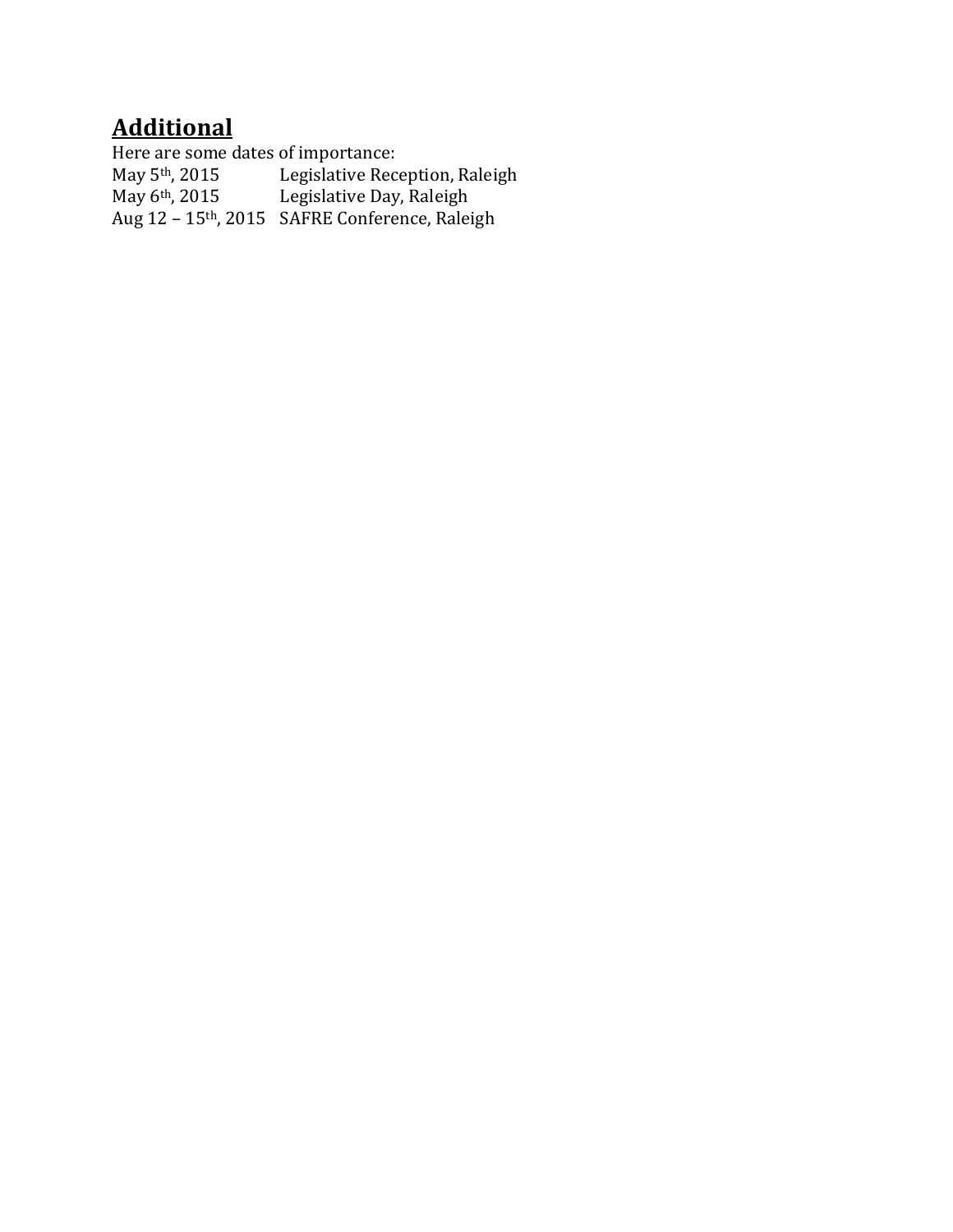## **NC Association Rescue & EMS**

*FIRE & RESCUE COMMISSION REPORT 04-21-2015 Sad News 17 Natural Deaths since the October meeting.*

*Scholarships : Scholarship deadline was March 31, 2015. We have 276 applicants. Scholarships are being scored. All applicants will notified as to where they*

*were a recipient or not and recipients be posted online by May 15. Those that are not*

*recipients will be placed on a prioritized list for one year.*

*\_\_\_\_\_\_\_\_\_\_\_\_\_\_\_\_\_\_\_\_\_\_\_\_\_\_\_\_\_\_\_\_\_\_\_\_\_\_\_\_\_\_\_\_\_\_\_\_\_\_\_\_\_\_\_\_\_\_\_\_\_\_\_\_\_*

*\_\_\_\_\_\_\_\_\_\_\_\_\_\_\_\_\_\_\_\_\_\_\_\_\_\_\_\_\_\_\_\_\_\_\_\_\_\_\_\_\_\_\_\_\_\_\_\_\_\_\_\_\_\_\_\_\_\_\_\_\_\_\_\_\_*

*\_\_\_\_\_\_\_\_\_\_\_\_\_\_\_\_\_\_\_\_\_\_\_\_\_\_\_\_\_\_\_\_\_\_\_\_\_\_\_\_\_\_\_\_\_\_\_\_\_\_\_\_\_\_\_\_\_\_\_\_\_\_\_\_\_\_\_\_*

*\_\_\_\_\_\_\_\_\_\_\_\_\_\_\_\_\_\_\_\_\_\_\_\_\_\_\_\_\_\_\_\_\_\_\_\_\_\_\_\_\_\_\_\_\_\_\_\_\_\_\_\_\_\_\_\_\_\_\_\_\_\_\_\_\_\_\_\_*

High Angle Rescue School Unit 1 & 3 at Stone Mountain State Park was held March 27-28- 29, 2015.

Well over 100 students.

*All eligible Association Departments filed their roster by the deadline. All the information was sent to the State on time and with no problems*

*Annual Convention will be held at the Hickory Metro Convention Center, August 27-28-2-, 2015. all Information will be online shortly. We will have election for Commander and Vice Commander.*

*.................................................................................................................................*

*\_\_\_\_\_\_\_\_\_\_\_\_\_\_\_\_\_\_\_\_\_\_\_\_\_\_\_\_\_\_\_\_\_\_\_\_\_\_\_\_\_\_\_\_\_\_\_\_\_\_\_\_\_\_\_\_\_\_\_\_\_\_\_\_\_\_\_\_*

*Joel Faircloth has been promoted to Executive Director. Gordon A. Joyner was appointed Executive Director Emeritus. We are seeking a person for the Deputy Executive position.*

*If we can be of assistance please feel*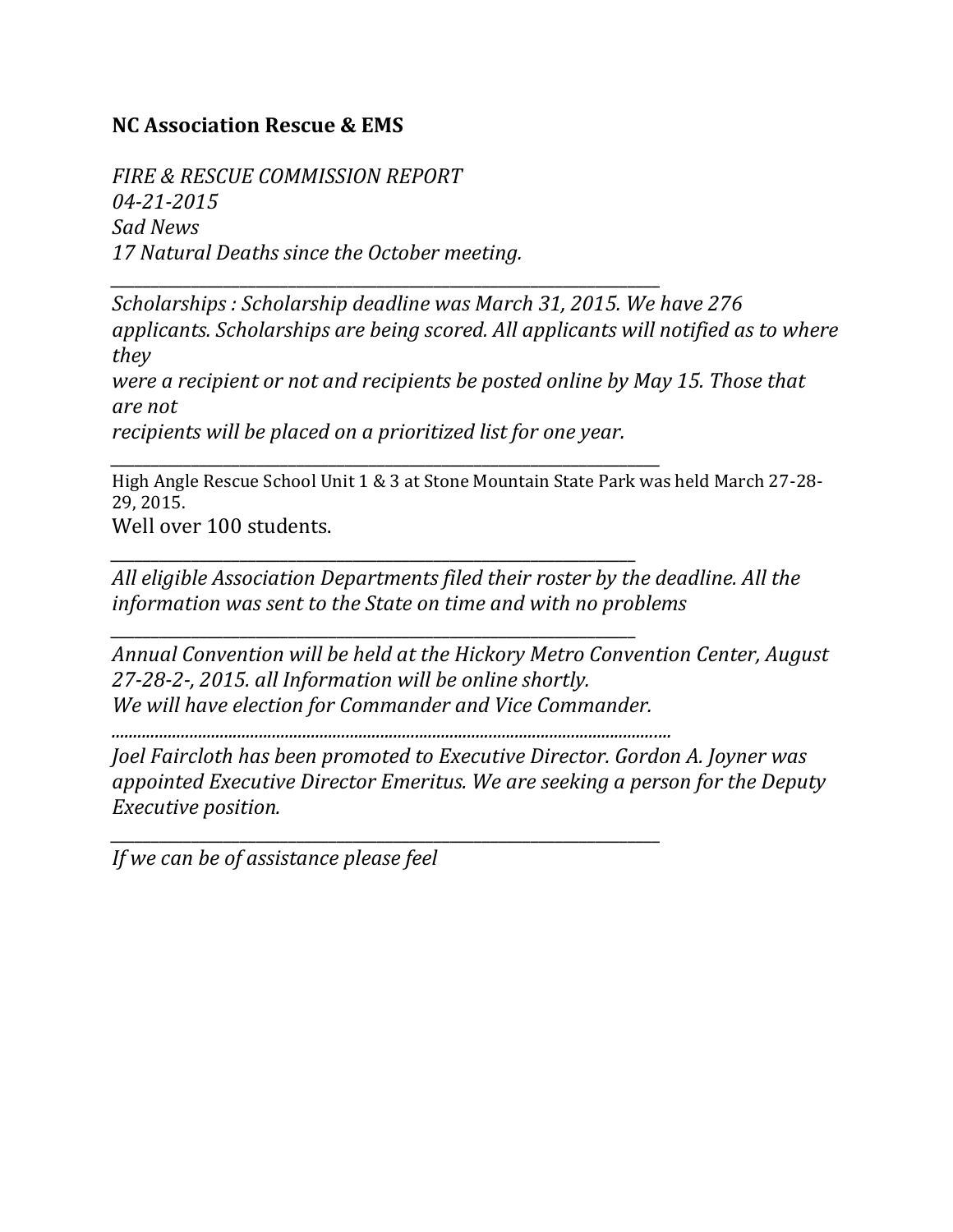## **NCAFC Report**

**New web site**. Launched April 20th. The new web site is incorporating suggestions and changes recommended from our membership.

- · The new web site will have public view and members only portal
- · Updated member registration process for individuals and departments
- · Members can track all membership information and payments are invoiced and renewal notices are sent to members annually
- · Members list serve groups for Volunteer, Combination or Paid
- · Training offered on site on new web site changes
- $\cdot$  Free Trial Membership for non-member until July 6<sup>th</sup>
- · **Will begin updating the Resource link on the web site**
- · **Will begin updating the IMAS link on the web site**
- **2.** The NCAFC will no longer support NC Chiefs Yahoo Group after August 1st. NCAFC membership list serve will now be on the page for members of the NCAFC.
- **3.** Completed 56th Fire Prevention School at Ft. Fisher March 23rd 27th. We had 154 attendees, which is the largest attendance in the history of the school.
- **4.** 2015 Chief Officer Executive Development Program registration opened online April 20th. The 2015 class is limited to 50 students. The Charlotte FD will once again host the class at the Charlotte Fire Training Center
	- September  $21^{st}$   $25^{th}$
	- October  $26<sup>th</sup> 30<sup>th</sup>$
- **5.** 2016 NCAFC Career and Volunteer Fire Chief of the Year nominations accepted August 31, 2015 – December 31, 2015
- **6.** Deadline for 2015 NCAFC Life Time Membership applications December 31, 2015
- **7.** 2016 NCAFC Mid-Winter Fire Chiefs Joint Conference with the North Carolina Society of Fire/Rescue Instructors February 3-7, 2016 - Embassy Suites Concord, NC
- **8.** May 5, 2015 Legislative Reception 5:30PM 8:00PM Fire Service Hosted Legislative Reception, Raleigh, North Carolina
- **9.** May 6, 2015 Legislative Day, 9:30AM, Fire Service Legislative Day, Raleigh, North Carolina
- **10.** May 27 20, 2015 NC State Fire-Rescue Instructors Conference Wilmington, NC
- **11.** June 3 5, 2015 39th Annual NC Fire & Life Safety Education Conference, Great Wolf Lodge, Concord, North Carolina